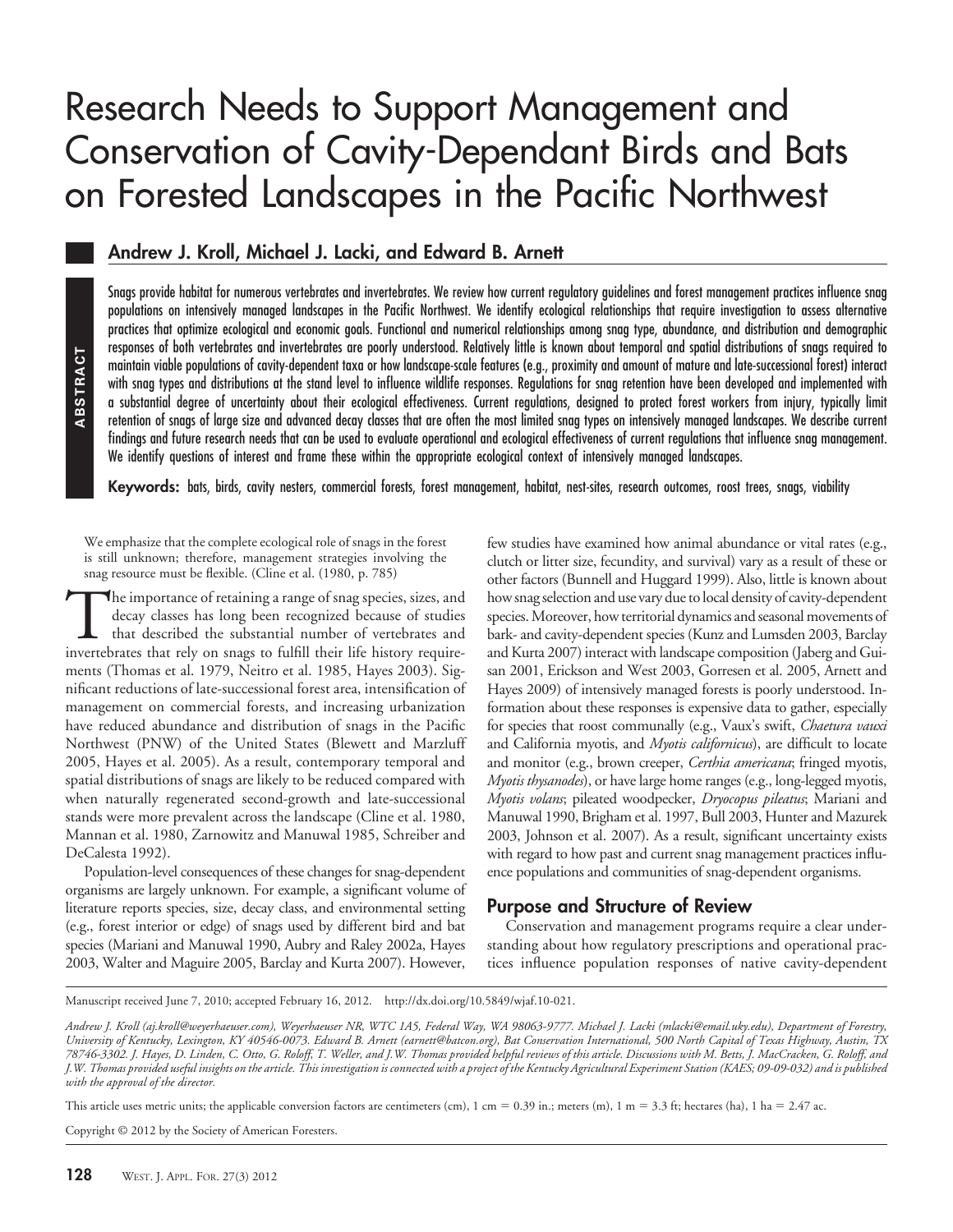

**Figure 1. Dollar value of live Douglas-fir left in safety buffers (radius equals 2 snag height) required by OSHA (OSHA 2010) for snags 5, 10, and 15 m tall retained at densities ranging from 0 to 10 trees/ha, PNW.**

wildlife species (Bunnell and Huggard 1999, Hayes and Loeb 2007). Our goals in this study are to (1) describe how forest management influences current and future snag populations and (2) suggest critical research that is needed to support effective conservation and management regulations and practices for cavity-dependent birds and bats. We focus our review on the Coast Ranges and western Cascades of the PNW and make recommendations for specific issues prevalent on intensively managed landscapes in that region. We contend that many of our basic conclusions are true for snag management in forested ecosystems throughout the world and are relevant for conservation of many cavity-dependent bird and bat species.

## **Methods**

We reviewed studies that examined associations between abundance, reproductive success, survival, and habitat use of snag-dependent bird and bat species. We conducted a literature review of studies that focused on individual snag characteristics, spatial distribution and dispersion of snags and snag clusters, density or abundance of snags at harvest unit and landscape-level scales, within harvested and unharvested forests, and within different ecological settings (e.g., upland or riparian and hardwood or conifer-dominated stand). We electronically searched *Biological Abstracts* and reviewed reports and theses cited in published articles but not contained within the *Biological Abstracts* database. In addition, we supplemented the search with individual databases developed during the course of other research efforts on this topic. We included literature from the Coast and Cascade Ranges, with most studies occurring in the latter area. We included research results from studies outside of the PNW region to elucidate general patterns in behavior and habitat use of snag-dependent birds and bats associated with forest management or to identify critical conservation issues related to cavity-dependent species in intensively managed landscapes.

## **Forest Management Impacts on Snag Populations**

## **Forest Practice Impacts on Snag Retention**

Effective snag management faces two challenges, retention and development, both of which are manifested at stand and landscape scales and involve interrelated operational and economic issues of forest commodity production (Eklund et al. 2009). As a result, volume of deadwood in managed forests is typically lower than unmanaged forests and snag numbers and distribution typically decline with successive management actions (Spies and Franklin 1991, Bunnell et al. 2002, Ohmann and Waddell 2002, Kennedy et al. 2010).

Forest practice regulations in Oregon require retention of five green trees (green trees are live, merchantable trees that are retained on a per hectare basis in clearcut units) or snags  $\rm {> }10$  m in height and 27 cm in diameter/ha (Anonymous 2008). Washington regulations stipulate retention of 7.4 wildlife trees (defective trees) and 5 green trees/ha (Anonymous 2001). Often, snags are not retained between harvest rotations because of safety concerns (Neitro et al. 1985, Lewis 1998, Ohmann and Waddell 2002). In many instances, snag retention may be illegal under laws set forth by the US Department of Labor (Occupational Safety and Health Administration [OSHA] 2010). As a result, snags that interfere with harvest operations or pose direct risks to safety of forest workers are often felled, regardless of stand ownership (Hope and McComb 1994). If a landowner chooses to retain an unsafe snag, current OSHA regulations define an inoperable safety buffer that represents approximately two times the total height of the snag (OSHA 2010). This practice represents an opportunity cost because commercially valuable trees are not harvested (Figure 1). For example, leaving two 10-m tall snags/ha would cost approximately \$6,700 to buffer with Douglas-fir *Pseudotsuga menziesii* (based on an average volume of 67 thousand board feet [mbf]/ha at \$400/mbf, Anonymous 2010). Pairing these costs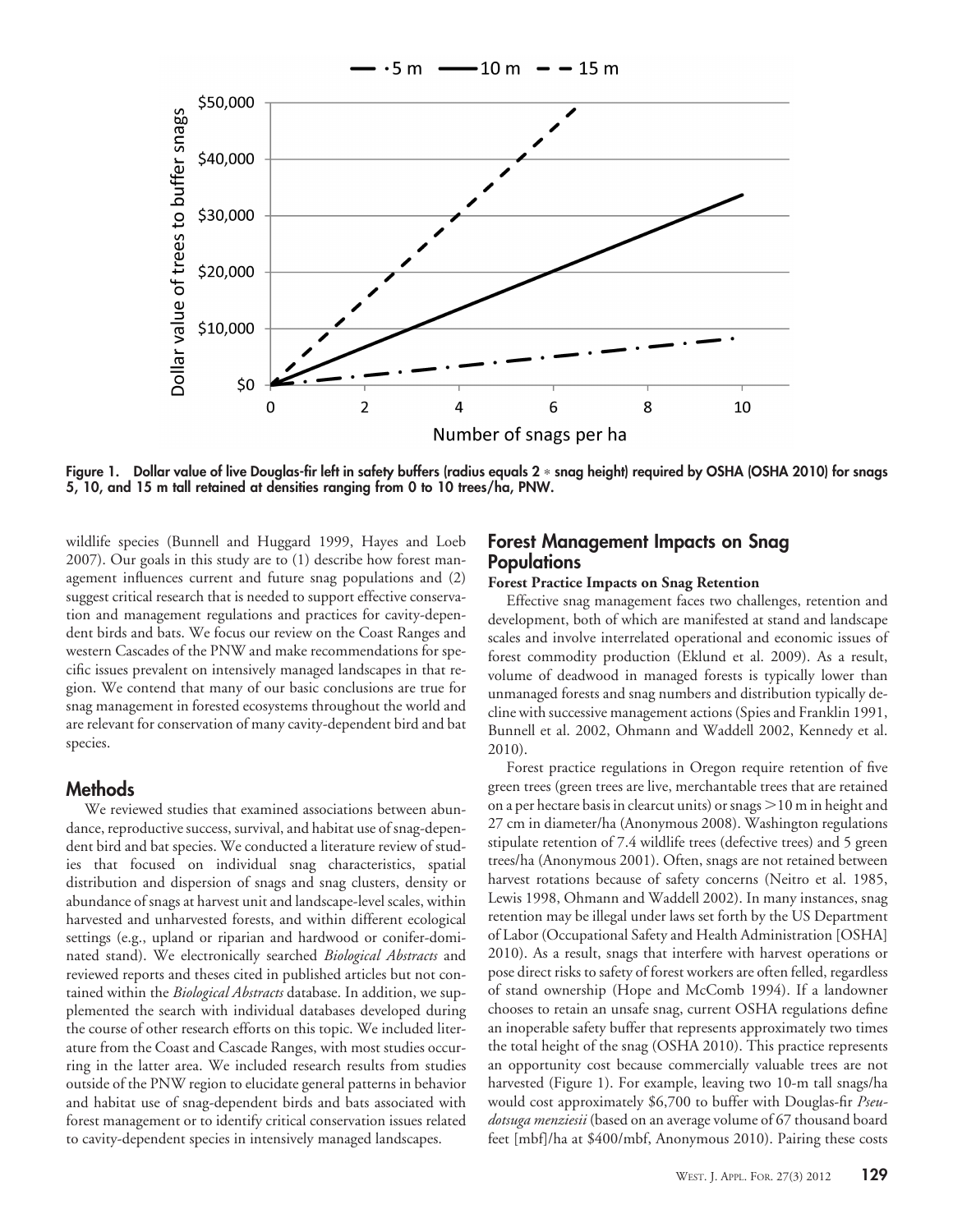with recommendations for snag retention of 2–3 snags  $>$  50-cm dbh/ha (Bunnell et al. 2002) indicates that buffering of snags with unharvested, merchantable trees to meet OSHA regulations is prohibitively expensive for landowners.

Information about species-specific fall rates can guide management targets for snag retention. For example, data from forests west of the Cascade Range showed declines in snag density with increasing stand age for old-growth stands and managed and unmanaged stands (Cline et al. 1980). Densities of snags of >9-cm dbh varied by stand type, with densities of snags in unmanaged stands declining from 815/ha at age 41 years to 212/ha by age 62 years, and to 35/ha at 120 years in age. Managed stands contained 20.3, 57.3, and 17.8 snags/ha in stands aged 35, 55, and 105 years, respectively (Cline et al. 1980). In the western Oregon Cascade Range, Arnett (2007) found that densities of snags increased with stand age and were highest in stands -80 years old. Arnett (2007) also found that densities of small and large and all snags were higher in 21- to 40-year-old and 41- to 80-year-old stands on federal lands compared with those stands on private lands, but were similar in older stands sampled from the two different ownerships. Parish et al. (2010) found that snag longevity in southwestern British Columbia was positively associated with dbh for Douglas-fir, western hemlock (*Tsuga heterophylla*), and western redcedar (*Thuja plicata*). For all three species, snags  $<$  20-cm dbh had  $<$  40% probability of standing after 20 years. However, large Douglas-fir snags (>80-cm dbh) had an 80% probability of standing after 50 years, indicating the importance of retaining these types of snags during harvest operations. Studies east of the Cascade Range suggest highly variable fall rates among tree species for smaller-diameter snags (i.e.,  $\leq 41$  cm dbh), but showed large-diameter Douglas-fir snags persisted longer than other species, with  $>\!40\%$  snags remaining for  $>\!80$  years (Everett et al. 1999). In general, these data indicated that large trees ( $>$ 50-cm  $\,$ dbh) are more likely to remain standing and serve as important biological legacies as the clearcut stand regenerates.

## **Forest Practice Impacts on Snag Development**

Current management of Douglas-fir plantations on private lands includes stand harvests at approximately 50 years, a practice that does not mimic natural regeneration periods (Tappeiner et al. 1997). This rotation length precludes development of large snags (i.e., from trees -80 years old) on commercial forest landscapes outside of riparian management zones or other nonoperational areas (Wilhere 2003). Green tree retention (i.e., the retention of live, merchantable trees in clearcut units, rather than two-story or other harvest treatments), thinning prescriptions, and snag creation are three methods for promoting habitat complexity in regenerating forests at the stand scale (Franklin et al. 2002, Aubry et al. 2009). However, green tree retention strategies can generate additional costs to landowners by damaging trees and reducing growth rates (Zenner et al. 1998, Moore et al. 2002). The effectiveness of retention strategies for bird and bat species in the PNW has received little research attention with the exception of Vega (1993), who reported negative effects of this practice on shrub-nesting birds. Limited understanding persists concerning the magnitude, direction, and duration of effects on these and other taxa.

In contrast, thinning of young, dense stands is a long-standing practice to enhance growth of residual trees. In addition, this practice promotes understory establishment and growth and can lead to the development of multilayered stands possessing greater structural diversity, including a range of snag types and sizes (Carey and Curtis

1996, Barbour et al. 1997, Hayes et al. 1997, Bailey and Tappeiner 1998). For example, old-growth forests develop through a variety of initial densities and sequences of intermediate disturbances, but, when young, were far less dense than contemporary plantations (Tappeiner et al. 1997). In plantations, sapling competition caused by high stocking rates often leads to a preponderance of small snags (<15-cm dbh) of limited ecological value to cavity-dependent vertebrates.

Thinning prescriptions may conflict with other operational goals. For example, although stands may be thinned to accelerate development of multilayered stands with large trees that could become snags, tight spacing of conifer seedlings and saplings is desired to yield high-quality wood grades and generate high financial returns (Briggs and Smith 1986, Bailey and Tappeiner 1998). Also, selected research suggests that extended harvest rotations, paired with multiple thinning entries, may generate competitive returns (Latta and Montgomery 2007), whereas other studies report that uneven-aged management generates costs, such as reduced growth rates, that landowners are unlikely to bear (Kellogg et al. 1996, Lippke et al. 2007).

Finally, snag populations may be supplemented by creating snags from harvest-age green trees. Forest managers have created snags by a variety of methods for decades (Bull and Partridge 1986, Chambers et al. 1997, Ross and Nima 1997), although application of these methods has been limited because of safety concerns and costs. Several authors report use of created snags by wildlife. For example, Walter and Maguire (2005) reported an average of 4.8 nesting cavities and 10 –23 foraging excavations per snag, depending on silvicultural treatment (i.e., group selection, two story, and clearcut), 10 –12 years after snag creation by topping. Brandeis et al. (2002) found that percentage of snags with foraging excavations ranged from 15 to 70% and snags with nesting cavities ranged from 10 to 25% 4 years after treatment, depending on treatment type. Treatment types in this study included girdling, triclopyr application to tree, monosodium methanearsonate application to tree, topping at the base of the live crown, and topping at the middle of the live crown.

Snag creation methods that can be incorporated into harvest operations, such as mechanical topping of merchantable trees, are a promising alternative. Unfortunately, population responses to snags created from rotation-age trees (i.e., 45–65 years old) are poorly documented. Arnett et al. (2010) evaluated six treatment levels (three created snag densities in either dispersed or clumped retention) and determined that 5 years after snag creation by mechanical topping, the percentage of created snags with foraging excavations ranged from 60 to 80%. However,  $\leq$ 5% of the snags were used for nesting, regardless of the treatment type.

These results suggest that snag creation from merchantable trees has approximately a 5- to 10-year time lag before substantial cavitydependent wildlife use begins, most likely until wood decay fungi sufficiently weaken the bark and cambial layers (Wright and Harvey 1967, Harris 1983). Mechanical topping of trees to create snags may be an option for quickly producing a large number of shorter snags, but this method can not provide the tall snags used by several bird and bat species (Bull and Holthausen 1993, Campbell et al. 1996, Ormsbee and McComb 1998, Lacki and Baker 2007).

### **Patch Retention**

Bird and bat responses to riparian buffers have been well studied in the PNW (e.g., Anthony et al. 1996, Hagar 1999, Pearson and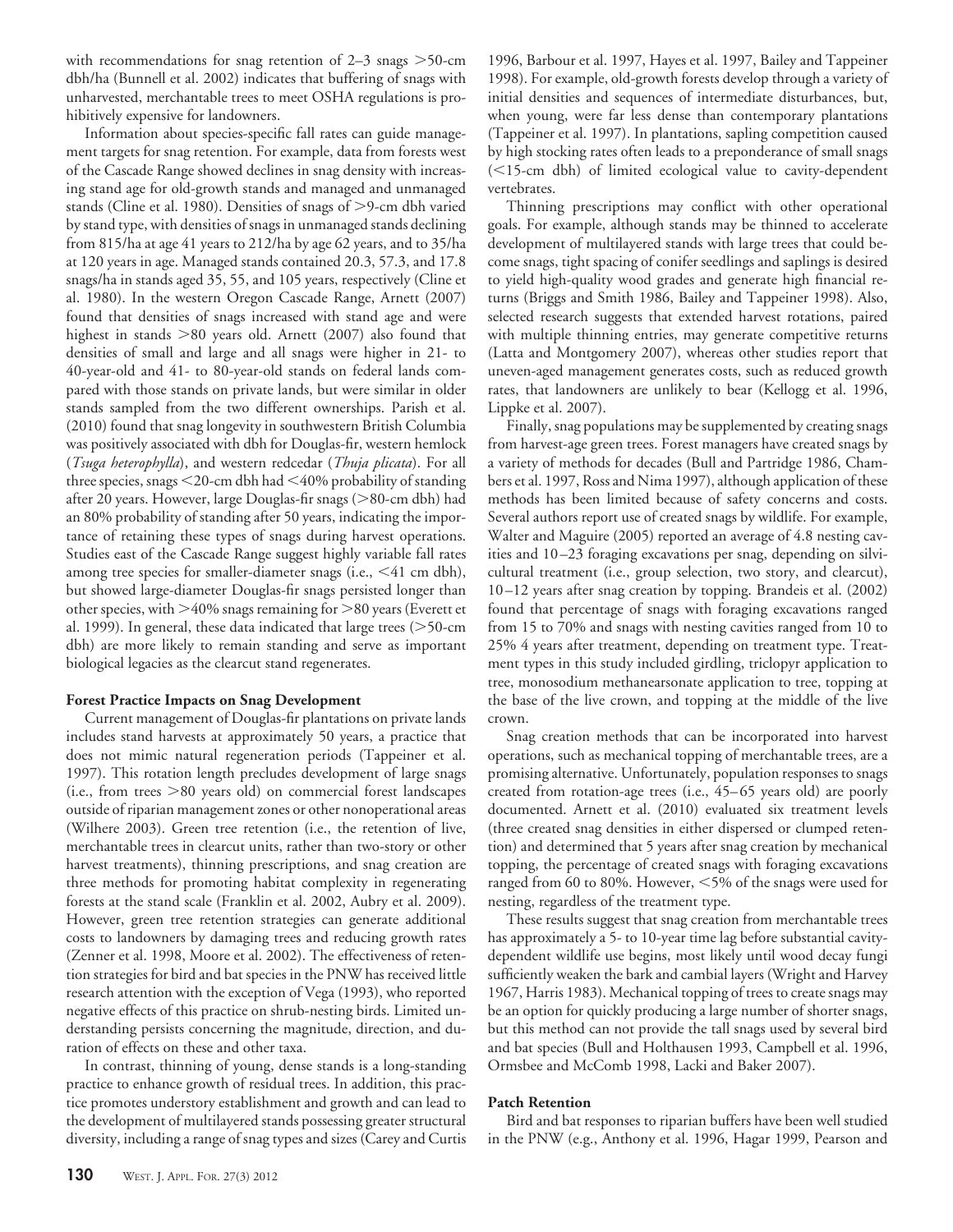|  |  |  |  |  |  |  |  |  |  |  | Table 1.   Summary of key results and trends from previous snag research on forested landscapes in the PNW. |  |  |  |  |  |  |  |  |  |
|--|--|--|--|--|--|--|--|--|--|--|-------------------------------------------------------------------------------------------------------------|--|--|--|--|--|--|--|--|--|
|--|--|--|--|--|--|--|--|--|--|--|-------------------------------------------------------------------------------------------------------------|--|--|--|--|--|--|--|--|--|

| Topic (spatial scale)           | Response                             | Research result                                                                                                                                                                                       |
|---------------------------------|--------------------------------------|-------------------------------------------------------------------------------------------------------------------------------------------------------------------------------------------------------|
| Snag types (within unit)        | Snag use by cavity-dependent species | A broad range of snag types (i.e., from different tree species), sizes, and decay<br>classes are required to meet the needs of snag-dependent invertebrates and<br>vertebrates                        |
| Snag distribution (within unit) | Snag use by cavity-dependent species | Retention of ecological context (e.g., forest buffer around a bat roost tree) or<br>retention of additional ecological legacies can be a critical aspect of snag<br>retention                         |
| Snag types (within unit)        | Snag longevity                       | Larger snags tend to persist longer; some species (e.g., Douglas-fir and<br>ponderosa pine) tend to persist longer                                                                                    |
| Snag distribution (within unit) | Snag abundance                       | Retain 2-3 large snags ( $>$ 50-cm dbh) per ha; retain $>$ 10-20 small snags<br>(<50-cm dbh) per ha; target is an average distribution across numerous<br>operational units                           |
| Snag distribution (within unit) | Snag distribution                    | Aggregated retention mimics natural distributions; aggregation will reduce<br>snag loss to windthrow                                                                                                  |
| Snag distribution (within unit) | Snag location                        | Snags should not be located exclusively in riparian zones or other<br>nonoperational areas; some species may not use snags located in riparian<br>areas due to temperature and/or moisture conditions |

Manuwal 2001), although the linear structure of riparian stands and sampling methods (point-count stations) have limited inference that can be made about cavity-dependent bird responses to this management practice. Many species of management interest may include multiple riparian buffers within their home ranges (e.g., pileated woodpeckers) and different sampling programs, such as telemetry studies, will be required to evaluate their responses. The importance of riparian buffers to snag-dependent bats is well documented (Hayes and Adam 1996). Riparian buffers may provide necessary habitat conditions for forest-dwelling bats including flight corridors in fragmented forested landscapes (Hein et al. 2009), an abundant prey base of emergent aquatic insects (Fukui et al. 2006), structural variation in habitat that influences activity patterns (Ober and Hayes 2008), and roosting sites, especially for pregnant female bats (Baker and Lacki 2006).

Effectiveness of patch retention in upland areas, however, has received less research attention, despite the apparent importance of these areas for bats. For example, lactating female long-legged myotis are reported to roost in upland forest patches whereas pregnant females roost in snags in riparian and upland areas (Ormsbee and McComb 1998, Baker and Lacki 2006). Others have reported limited use of PNW riparian areas by bats for roosting and suggest that managers should provide snags in upland habitats (Campbell et al. 1996, Waldien et al. 2000, Arnett and Hayes 2009). Also, little information exists to guide managers in the size, position, and distribution of retained patches, because only a single study has estimated the size of a local roosting area (11.4 ha; Ormsbee 1996). Recent advances in the study of social networks of bats indicate the existence of nonrandom associations among bats in maternity colonies (Garroway and Broders 2007, Patriquin et al. 2010), including species known to occur in forests of the PNW (Willis and Brigham 2004). Improvements in our understanding of fission–fusion behavior in bats should help to determine the size and distribution of patches needed at the landscape scale to sustain the integrity of social interactions of bat species that form maternity colonies in snags.

Finally, the probability of reuse of snags is known to vary for both birds and bats (Mannan et al. 1980, Neitro et al. 1985, Hayes 2003, Barclay and Kurta 2007). For example, California myotis (*M. californicus*) showed infrequent reuse of the same roost trees in subsequent years, although big brown bats (*Eptesicus fuscus*) may frequently reuse roost trees in subsequent years. Also, both Barclay and Brigham (2001) and Willis et al. (2003) documented reuse of most snag roosts by some individuals of these two species for up to 5–10 years after discovery of the roost site, suggesting that roost snags were limited in the landscape and/or site fidelity may be an important aspect of snag selection. None of these studies evaluated associations between site fidelity and forest patch size or dispersion of forest patches at landscape levels. If site fidelity is a widespread phenomenon, retention of roost trees within patches of suitable forest habitat may be critical for maintenance of local populations.

# **Research Needs to Support Management and Conservation Targets**

Current regulations are intended to provide snag types, densities, and spatial distributions within harvest units to support future viability of cavity-dependent populations. However, empirical results do not provide guidance about the effectiveness of these regulations. In addition, effectiveness of regulatory prescriptions can not be determined without long-term monitoring and research programs. We generally agree with Hutto's (2006) contention that snag retention requirements should be informed by factors such as successional stage and habitat type (ponderosa pine *Pinus ponderosa* versus Douglas-fir forest), and contend that uniform regulatory prescriptions can be onerous to landowners and may not optimize potential ecological benefits for cavity-dependent wildlife. For instance, if a large percentage of green retention trees blow down before they become snags, the result will be a deficit of large snags in an advanced stage of decay. In addition, even if adequate scientific data existed to suggest that more snags would always generate positive changes in wildlife survival or reproductive success (or other vital rates of interest), such a prescription is not likely to be implemented in every place and at every opportunity (Bunnell et al. 2002).

Empirical studies that link density of snags at different scales to cavity-dependent wildlife populations, evaluate effectiveness of snag and green tree retention prescriptions, and validate snag models (e.g., Wilhere 2003) are sorely lacking and would greatly improve forest management planning for wildlife. In the following section, we address selected research areas that are relevant to management and conservation of cavity-dependent birds and bats (i.e., our list is not exhaustive, and the literature review suggests many more avenues that merit exploration), especially because maintenance of biological diversity will continue to be a goal in managing forested landscapes in the PNW (Table 1; Bunnell and Huggard 1999, Harrington and Nicholas 2007, Odion and Sarr 2007, Suzuki and Olson 2007).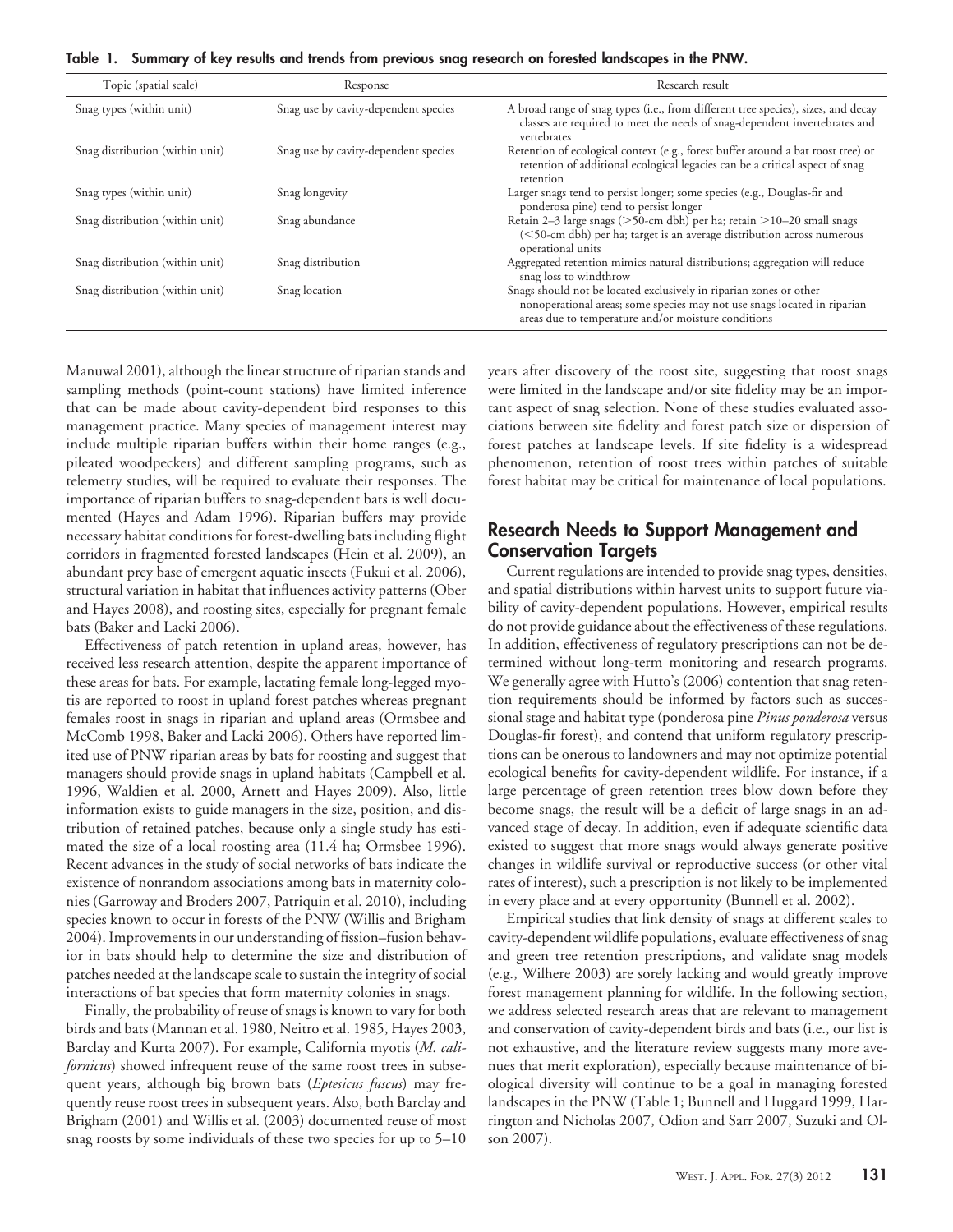|                        |  | Table 2. Summary of potential research and monitoring topics and questions to inform snag management on intensively managed forest |  |
|------------------------|--|------------------------------------------------------------------------------------------------------------------------------------|--|
| landscapes in the PNW. |  |                                                                                                                                    |  |

| Topic (spatial scale)              | Response                                                                                              | Research question                                                                                                                                                                                                                         | Study difficulty |  |
|------------------------------------|-------------------------------------------------------------------------------------------------------|-------------------------------------------------------------------------------------------------------------------------------------------------------------------------------------------------------------------------------------------|------------------|--|
| Snag distributions (within unit)   | Snag use by cavity-dependent species                                                                  | Is the proportional use of dispersed snags different<br>from clumped snags?<br>Does proportional use depend on snag position                                                                                                              | Moderate         |  |
| Snag numbers (within unit)         | Abundance of target species                                                                           | (e.g., riparian or upland)?<br>How does the abundance of species of interest<br>respond to snag abundance?                                                                                                                                | Difficult        |  |
| Harvest unit context (within unit) | Use of snags by cavity-dependent species                                                              | How do species-specific responses to created snags<br>left in clearcut harvest units differ from those<br>documented for snags in young stands created<br>by natural disturbances?<br>What other features (e.g., remnant green trees) are | Moderate         |  |
|                                    |                                                                                                       | required before species found in early<br>successional stands will use snags in clearcut<br>stands?                                                                                                                                       |                  |  |
| Green tree retention (within unit) | Fall rates of green trees                                                                             | Where should harvest age green trees be retained<br>so that fall rates are similar to those found in<br>unmanaged stands?                                                                                                                 | Difficult        |  |
|                                    |                                                                                                       | What proportion of green trees is still standing at<br>5-, 10-, and 20-yr intervals?                                                                                                                                                      |                  |  |
| Patch use (within unit)            | Nesting/roosting occupancy of patch                                                                   | If some species will only use snags if they occur in<br>a patch of green trees, how big must retention<br>patches be to promote nesting/roosting<br>occupancy of cavity-dependent species of<br>interest?                                 | Difficult        |  |
| Harvest unit context (landscape)   | Occupancy of harvest unit; proportion of snags<br>used for nesting, foraging, and roosting in<br>unit | Does the amount/proportion of older forest $( > 80$<br>yr old) in the landscape influence the use of<br>snags in harvest units?                                                                                                           | Moderate         |  |
|                                    |                                                                                                       | Do snags in harvest units receive more use when<br>the amount/proportion of older forest $($ >80 yr<br>old) in the landscape is low?                                                                                                      |                  |  |

## **Broad-Scale Research Designs**

Investigators should expand the scale of their efforts, both spatially and temporally, to provide data relevant to intensively managed forest landscapes that dominate lower elevations in the PNW. For example, although an effort has been made to describe the conditions under which snags develop and fall in both commercial and unmanaged stands (Cline et al. 1980, Wilhere 2003), we know very little about how wildlife populations respond to these changes in part because populations are not restricted to individual stands. In some cases, cavity-dependent birds can respond quickly to changes in temporal and spatial distribution of resources across the landscape (Kotliar et al. 2002, Hutto 2006). However, a positive response may represent a "true" increase in population abundance, simply an increase in activity in altered habitats, or a mixture of both (Hayes and Loeb 2007, Russell et al. 2009). Development of appropriate methodologies to discern differences between the three responses is required. Examining whether selection and use of snags by marked individuals change under different management scenarios (e.g., harvesting adjacent stands), and measuring the potential fitness consequences of these changes, is a critical research need (Miller et al. 2003).

Evaluations of the effects of different snag management prescriptions on bird and bat species that vary in size of home range and dispersal capability (e.g., brown creeper to pileated woodpecker; western long-eared myotis [*Myotis evotis*] to long-legged myotis) would help to address stand and landscape management. Selecting appropriate species of birds and bats for investigating populationlevel responses to snag management prescriptions requires identification of species that are common, sufficiently abundant to detect measured responses when they occur (Lundquist and Mariani 1991, Hayes and Loeb 2007), and that rely on snags to satisfy life history

requirements. Our tentative recommendations for focal species to be investigated are pileated woodpecker and long-legged myotis. Both species are common throughout the PNW (Lundquist and Mariani 1991, Aubry and Raley 2002b, Baker and Lacki 2004) and their association with snags has been well studied, with baseline data available for each in both west- and east-side forests (Ormsbee and McComb 1998, Martin and Eadie 1999, Baker and Lacki 2006, Raley and Aubry 2006, Arnett and Hayes 2009). Additionally, pileated woodpeckers are keystone habitat modifiers and their presence will provide positive benefits to other snag-dependent wildlife populations (Bonar 2000). Potential cascading effects from reductions in abundance of pileated woodpeckers and other primary cavity nesters merit research attention (Martin and Eadie 1999, Bednarz et al. 2004). For example, do other populations (e.g., small mammals besides bats) and ecological functions (decay processes) change if abundance of primary cavity nesters declines significantly?

## **The Context of Snag Retention**

We suggest that the response of snag-dependent birds and bats to alternative distributions of snags and/or green trees on intensively managed, forested landscapes is a research topic that needs immediate attention (Table 2). Other researchers have argued that a uniform distribution of snags and green trees is unlikely to be a successful strategy (Bunnell et al. 2002). In particular, the landscape context of individual stands should be considered when designing stand-level prescriptions. For example, the percentage of old-growth forest in the historically forested landscape of western Oregon and Washington has been estimated as high as 60 –70% (Spies and Franklin 1988). Twenty percent of the historic amount of oldgrowth likely remains and most of these forests reside on public lands, primarily US Forest Service and Bureau of Land Management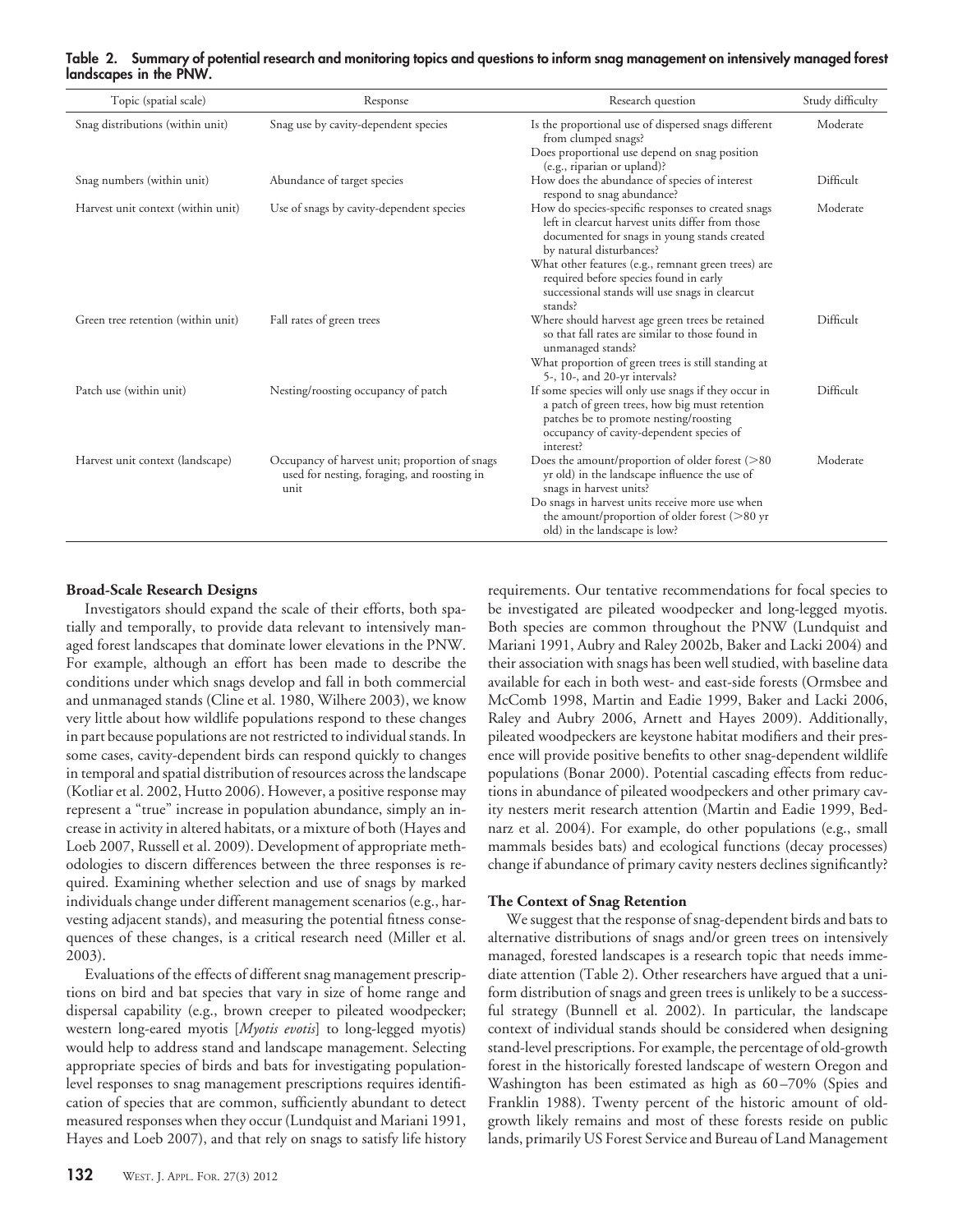(Bolsinger and Waddell 1993). Landscapes where intensively managed forests are intermixed with public forests (called "checkerboarding"; this pattern is most prominent in the Oregon and Washington Cascades and southern Oregon Coast Range) may contain substantial amounts of late-successional forests and sufficient habitat for cavity-dependent birds and bats without regulatory snag prescriptions that stipulate uniform distributions of snags across the landscape.

In contrast, significant portions of the forested landscape in the PNW (i.e., the Coast Ranges of Oregon and Washington) have only small patches of remnant old-growth forest, because the majority of these areas are intensively managed for wood production. Although uniform regulations likely play an important role in maintaining populations of cavity-dependent wildlife in these areas, such prescriptions are unlikely to create stand and landscape-level conditions that mimic historic snag distributions, viz., clusters with high densities of various snag sizes and types, especially very large ( $>$ 80 cm) snags. In these areas, we suggest that greater flexibility in regulatory implementation, paired with specific research questions (Table 2), may improve effectiveness at a broader spatial scale. For instance, rather than retaining snags and green trees on a per harvest unit basis, landowners could group snags and green trees from multiple units together, a practice that is operationally efficient. This specific practice may promote retention of patches that contain high densities of snags and wildlife trees as well as green tree patches that are more likely to be wind firm and develop into large trees and, eventually, snags.

In addition, research is required on species-specific responses to snag types, numbers, and distributions in clearcut harvest units managed for wood production. Comparisons between clearcut harvest units and unmanaged stands are clearly not appropriate, because of vast structural differences that exist between these two stand types (Bennett and Adams 2004). Although the closest natural analog to a clearcut harvest unit is a stand created by disturbance such as windthrow or fire, important differences exist even between these types (Swanson et al. 2011). For example, harvested stands are immediately replanted at uniform densities, rarely contain scattered live remnant trees of various ages within the unit, pass through truncated successional stages, and, depending on their geographic location, may be located in proximity to an extensive riparian buffer that was not disturbed during harvesting. In contrast, in young stands created by natural disturbances, seedling recruitment is irregular, extensive biological legacies often remain in the stand, the early successional stage can last for decades, and disturbances influence both upland and riparian areas (Hayes et al. 2005, Swanson et al. 2011). Furthermore, patch sizes on intensively managed landscapes are restricted by forest practice regulations (currently, 120 acres in Oregon and Washington, Anonymous 2001, 2008) although patches created by natural disturbances can range in size from less than an acre to tens of thousands of acres (Hayes et al. 2005, Odion and Sarr 2007, Turner 2010). Because of these critical differences, young stands created by natural disturbances can not serve as a template for snag management in clearcut harvest units. Research orchestrated in clearcut units, which can reach canopy closure within 20 years of stand establishment, is needed to address the issue of how within unit context influences snag use and species retention (Arnett et al. 2010 provides one example of context-specific research).

## **Snag Longevity**

Effectiveness of current regulations for retention and development of snags to meet specific ecological objectives has not been tested (Wilhere 2003). In addition, these regulatory prescriptions have not been framed with reference to specific ecological questions or management targets. For example, what percentage of harvest-age green trees (approximately 50 years old) will survive to be large snags (>80-cm dbh; Spies and Franklin 1991, Gibbons et al. 2008)? How long are snags of different size classes retained in the following rotation? How do other activities change snag numbers, such as removal of leave trees after harvest activities have ended (e.g., Bate et al. 2007, Wisdom and Bate 2008)? How does the road network (i.e., accessibility) influence snag distributions?

## **Contribution of Buffers and Green Trees**

Intensively managed landscapes are divided into two coarse classifications: operable and inoperable areas. Operable areas occur predominantly in upland areas and are dedicated to wood production; inoperable areas included riparian zones, unstable slopes, cliffs, and similar areas where intensive wood production is not economically feasible. Given current silvicultural practices on intensively managed ownerships, as well as strong focus on safety issues related to snags, future snag distributions within operable areas are unlikely to resemble historical patterns (Kennedy et al. 2010). We see two primary avenues for addressing this problem. First, managers can consider maximizing snag retention and development (number and size) on inoperable areas of managed forest landscapes. Second, incentive programs can promote snag retention within operable areas. However, research that evaluates interest in, and effectiveness of, specific incentive programs is needed (e.g., Giampaoli and Bliss 2011). We think incentive programs may be unlikely to gain sufficient socioeconomic support for broad-scale implementation and contend that focusing snag resources in inoperable areas may be the most viable option.

To support retention efforts, additional research on temporal (i.e., seasonal) and spatial variation in habitat selection by cavity-dependent wildlife could elucidate the relative importance of buffers and set-asides in operational stands and suggest what proportion of a planning landscape should be allocated to different stand prescriptions. Although locating green trees (that may become snags) within riparian buffers might be logistically feasible (and likely preferred by many forest managers), the ecological suitability of this practice requires attention. For example, further study is needed to determine the relative quality of bat roosts located within riparian habitat versus those located in upland sites (Duchamp et al. 2007). In lieu of this research, it is reasonable to assume that maintaining roost structures and replacement trees for bats only in riparian areas, or only in upland areas, is not likely to meet the needs of a diverse species group of bats (Hayes 2003). Furthermore, if older trees and snags serve as night roosts and hibernacula, the appropriate landscape locations for these structures remain uncertain (Hayes 2003, Duchamp et al. 2007). Slope-stability areas offer unique opportunities, because they are the largest inoperable areas that occur in upland portions of the landscape. Slope-stability set-asides vary in shape and size because of underlying landforms that they are designed to stabilize. Supplementing these patches with green trees (that would otherwise be placed along riparian buffers) may provide additional benefits, such as reduction of nest predation rates because snags are not exposed or isolated. In addition, snags that are created in these areas are likely to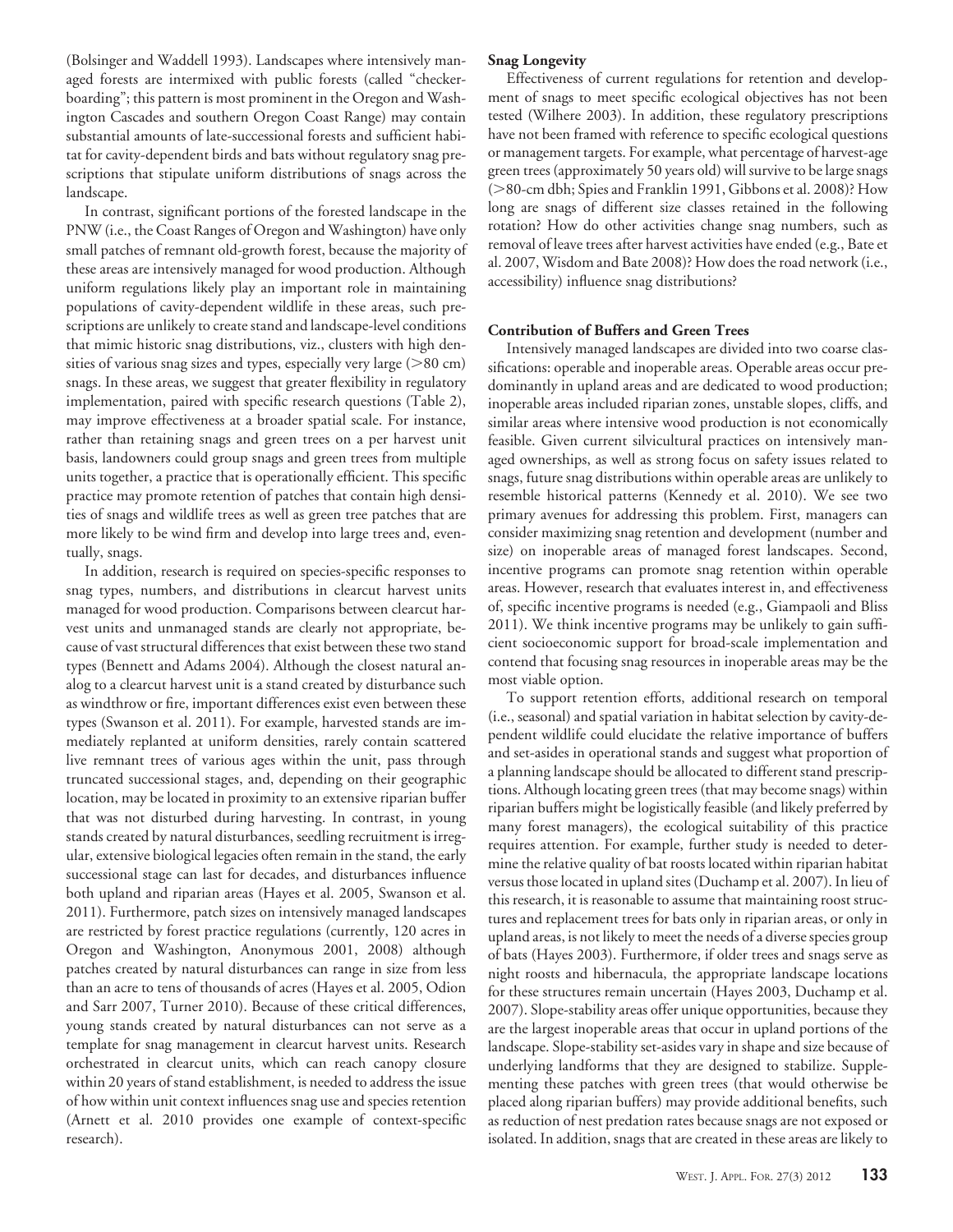be retained longer because they are sheltered within a larger patch of green trees.

# **Summary**

- Snags serve a critical role in maintaining populations of bird and bat species in the PNW (Thomas 1979, Bunnell et al. 2002), but mechanisms that govern population and community responses to snag management remain poorly understood.
- Research programs that acknowledge critical differences in the ecological context of snags located in intensively managed young stands, young stands created by natural disturbances, and unmanaged stands are required to provide relevant biological results. Regenerating harvest units are unique biological systems, and cavity-dependent organisms may exhibit different responses than they would in early successional stands created by natural disturbances.
- Biologists, managers, and regulators should be willing to pursue spatially and temporally variable solutions for ecological and economic issues characterized by substantial uncertainty (Riley et al. 2002, Hayes and Loeb 2007). Regulations and management guidelines (amount, size classes, and spatial distribution of snags at the landscape scale) with explicit ecological outcomes (changes in abundance of focal species and maintenance of critical ecological processes) should be outlined before harvesting, structured as specific questions, and evaluated by research programs that provide feedback to restructure guidelines, i.e., adaptive management (Wilhere 2003, Hutto 2006). For example, how should large-diameter (>50-cm dbh) snags be distributed on intensively managed landscapes to facilitate roost-switching in snag-dependent bats, especially lactating female bats? Studies that address these types of questions are challenging and costly to implement but provide critical information to support effective management and conservation programs.

## **Literature Cited**

- ANONYMOUS. 2001. *Chapter 222-30 WAC—Timber harvesting.* Washington Forest Practice Rules, Washington Department of Natural Resources, Olympia, WA. Available online at [apps.leg.wa.gov/wac/default.aspx?cite](apps.leg.wa.gov/wac/default.aspx?cite=222-30)=222-30; last accessed Mar. 21, 2012.
- ANONYMOUS. 2008. *Division 605—Planning forest operations.* Oregon Forest Practices Rules, Oregon Department of Forestry–Private Forests Program, Salem, OR. Available online at [www.oregon.gov/ODF/privateforests/docs/](www.oregon.gov/ODF/privateforests/docs/guidance/OARDiv605.pdf?ga:t) [guidance/OARDiv605.pdf?ga:t;](www.oregon.gov/ODF/privateforests/docs/guidance/OARDiv605.pdf?ga:t) last accessed Mar. 21, 2012.
- ANONYMOUS. 2010. Douglas fir log prices, Region 1. *Random Lengths* 20:9.
- ANTHONY, R.G., G.A. GREEN, E.D. FORSMAN, AND S.K. NELSON. 1996. Avian abundance in riparian zones of three forest types in the Cascade Mountains, Oregon. *Wilson Bull.* 108:280 –291.
- ARNETT, E.B. 2007. *Presence, relative abundance, and resource selection of bats in managed forest landscapes in western Oregon.* Dissertation, Oregon State Univ., Corvallis, OR. 245 p.
- ARNETT, E.B., AND J.P. HAYES. 2009. Use of conifer snags as roosts by female bats in western Oregon. *J. Wildl. Manag.* 73:214 –225.
- ARNETT, E.B., A.J. KROLL, AND S.D. DUKE. 2010. Avian foraging and nesting use of created snags in intensively managed forests of western Oregon, USA. *For. Ecol. Manag.* 260:1773–1779.
- AUBRY, K.B., AND C.M. RALEY. 2002a. Selection of nest and roost trees by Pileated Woodpeckers in coastal forests of Washington. *J. Wildl. Manag.* 66:392– 406.
- AUBRY, K.B., AND C.M. RALEY. 2002b. The pileated woodpecker as a keystone habitat modifier in the Pacific Northwest. P. 257–274 in *Proc. of the symp. on the Ecology and management of dead wood in western forests*, Laudenslayer, W.F. Jr., P.J. Shea, B.F. Valentine, C.P. Weatherspoon, and T.E. Lisle (eds.). US For. Serv. Pac. Southw. Res. Stn., Albany, CA.
- AUBRY, K.B., C.B. HALPERN, AND C.E. PETERSON. 2009. Variable-retention harvests in the Pacific Northwest: A review of short-term findings from the DEMO study. *For. Ecol. Manag.* 258:398 – 408.
- BAILEY, J.D., AND J. TAPPEINER. 1998. Effects of thinning on structural development in 40- to 100-year-old Douglas-fir stands in western Oregon. *For. Ecol. Manag.* 108:99 –113.
- BAKER, M.D., AND M.J. LACKI. 2004. Forest bat communities in the east Cascade Range, Washington. *Northw. Sci.* 78:234 –241.
- BAKER, M.D., AND M.J. LACKI. 2006. Day-roosting habitat of female long-legged myotis in ponderosa pine forests. *J. Wildl. Manag.* 70:207–215.
- BARBOUR, R.J., S. JOHNSTON, J.P. HAYES, AND G.F. TUCKER. 1997. Simulated stand characteristics and wood product yields of Douglas-fir forests managed for ecosystem objectives. *For. Ecol. Manag.* 91:215–219.
- BARCLAY, R.M.R., AND R.M. BRIGHAM. 2001. Year-to-year reuse of tree-roosts by California bats (*Myotis californicus*) in southern British Columbia. *Am. Midl. Nat.* 146:80 – 85.
- BARCLAY, R.M.R., AND A. KURTA. 2007. Ecology and behavior of bats roosting in tree cavities and under bark. P. 17–59 in *Bats in forests: Conservation and management*, Lacki, M.J., J.P. Hayes, and A. Kurta (eds.). The Johns Hopkins University Press, Baltimore, MD.
- BATE, L.J., M.J. WISDOM, AND B.C. WALES. 2007. Snag densities in relation to human access and associated management factors in forests of northeastern Oregon, USA. *Landsc. Urban Plan.* 80:278 –291.
- BEDNARZ, J.C., D. RIPPER, AND P.M. RADLEY. 2004. Emerging concepts and research directions in the study of cavity-nesting birds: Keystone ecological processes. *Condor* 106:1-4.
- BENNETT, L.T., AND M.A. ADAMS. 2004. Assessment of ecological effects due to forest harvesting: approaches and statistical issues. *J. Appl. Ecol.* 41:585–598.
- BLEWETT, C.M., AND J.M. MARZLUFF. 2005. Effects of urban sprawl on snags and the abundance and productivity of cavity-nesting birds. *Condor* 107:678 – 693.
- BOLSINGER, C.L., AND K.L. WADDELL. 1993. Area of old-growth forests in California, Oregon, and Washington. US For Serv. PNW-RB-197, Pac. Northw. Res. Stn., Portland, OR. 32 p.
- BONAR, R.L. 2000. Availability of pileated woodpecker cavities and use by other species. *J. Wildl. Manag.* 64:52–59.
- BRANDEIS, T.J., M. NEWTON, G. M. FILIP, AND E.C. COLE. 2002. Cavity-nester habitat development in artificially made Douglas-fir snags. *J. Wildl. Manag.* 66:625– 633.
- BRIGGS, D.G., AND W.R. SMITH. 1986. Effects of silvicultural practices on wood properties of conifers: a review. P. 108 –117 in *Douglas-fir: Stand management for the future*, Oliver, C.D., D.P. Hanley, and J.A. Johnson (eds.). College of Forest Resources, Univ. of Washington, Seattle, WA.
- BRIGHAM, R.M., M.J. VONHOF, R.M.R. BARCLAY, AND J.C. WILLIAM. 1997. Roosting behavior and roost-site preference of forest-dwelling California bats (*Myotis californicus*). *J. Mammal* 78:1231–1239.
- BULL, E.L. 2003. Declines in the breeding population of Vaux's swifts in northeastern Oregon. *West. Birds* 34:230 –234.
- BULL, E.L., AND A.D. PARTRIDGE. 1986. Methods of killing trees for use by cavity nesters. *Wildl. Soc. Bull.* 14:142–146.
- BULL, E.L., AND R.S. HOLTHAUSEN. 1993. Habitat use and management of Pileated Woodpeckers in northeastern Oregon. *J. Wildl. Manag.* 57:335–345.
- BUNNELL, F.L., AND D.J. HUGGARD. 1999. Biodiversity across spatial and temporal scales: problems and opportunities. *For. Ecol. Manag.* 115:113–126.
- BUNNELL, F.L., M. BOYLAND, AND E. WIND. 2002. How should we spatially distribute dead and dying wood? P. 739 –752 in *Proc. of the symp. on the Ecology and management of dead wood in western forests*, Laudenslayer, W.F. Jr., P.J. Shea, B.F. Valentine, C.P. Weatherspoon, and T.E. Lisle (eds.). US For. Serv. Gen. Tech. Rep. PSW-GTR-181, Pac. Southw. Res. Stn., Albany, CA.
- CAMPBELL, L.A., J.G. HALLETT, AND M.A. O'CONNELL. 1996. Conservation of bats in managed forests: Use of roosts by *Lasionycteris noctivagans. J. Mammal* 77:976 –984.
- CAREY, A.B., AND R.O. CURTIS. 1996. Conservation of biodiversity: A useful paradigm for forest ecosystem management. *Wildl. Soc. Bull*. 24:610 – 620.
- CHAMBERS, C.L., T. CARRIGAN, T.E. SABIN, J. TAPPEINER, AND W.C. MCCOMB. 1997. Use of artificially created Douglas-fir snags by cavity-nesting birds. *West. J. Appl. For.* 12:93–97.
- CLINE, S.P., A.B. BERG, AND H.M. WIGHT. 1980. Snag characteristics and dynamics in Douglas-fir forests, western Oregon. *J. Wildl. Manag.* 44:773–786.
- DUCHAMP, J.E., E.B. ARNETT, M.A. LARSON, AND R.K. SWIHART. 2007. Ecological considerations for landscape-level management of bats. P. 237–261 in *Bats in forests: Conservation and management,* Lacki, M.J., J.P. Hayes, and A. Kurta (eds.). The Johns Hopkins University Press, Baltimore, MD.
- EKLUND, A., M.G. WING, AND J. SESSIONS. 2009. Evaluating economic and wildlife habitat considerations for snag retention policies in burned landscapes. *West. J. Appl. For.* 24:67–75.
- ERICKSON, J.L., AND S.D. WEST. 2003. Associations of bats with local structure and landscape features of forested stands in western Oregon and Washington. *Biol. Conserv.* 109:95–102.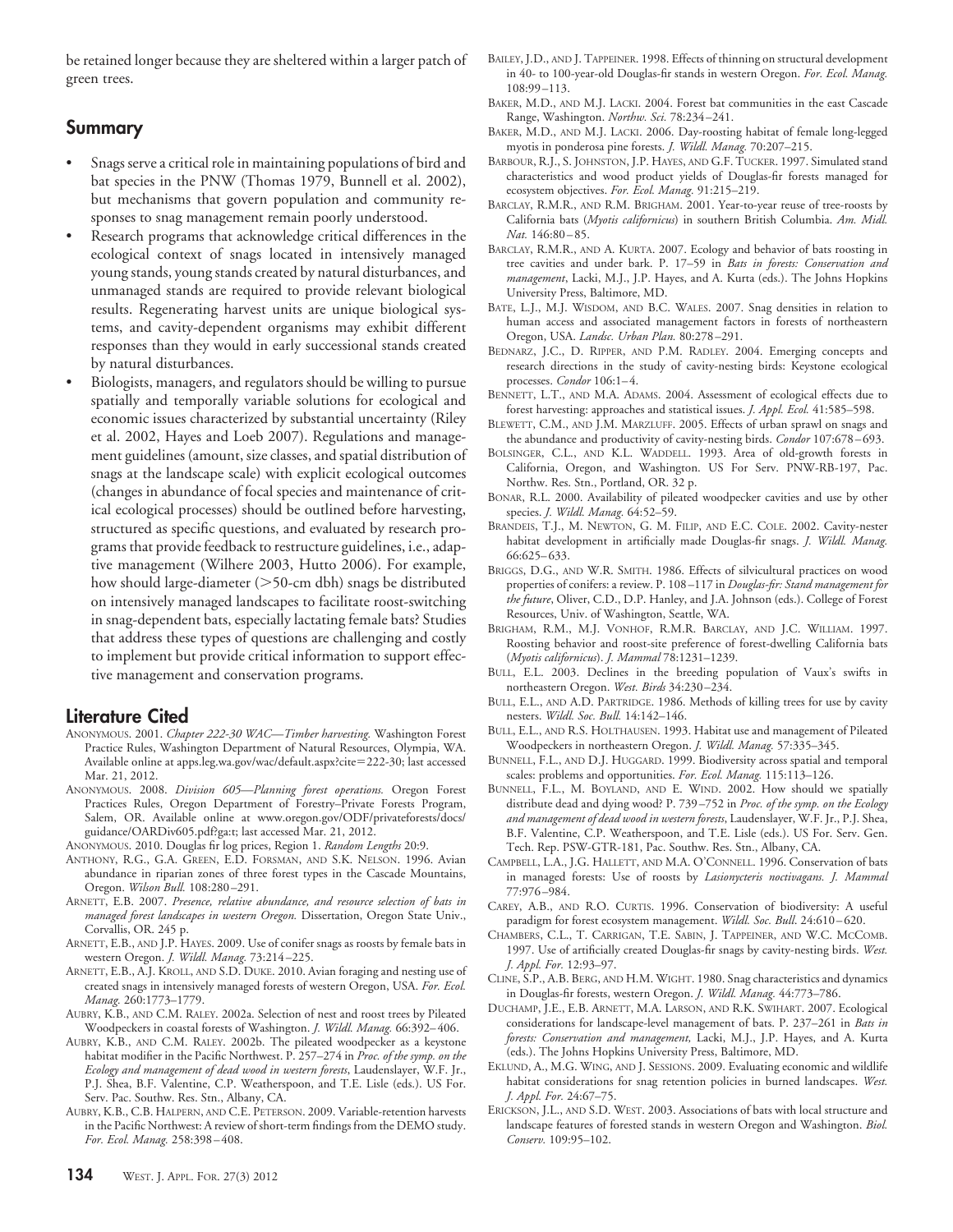- EVERETT, R., J. LEHMKUHL, R. SCHELLHAAS, P. OHLSON, D. KEENUM, H. RIESTERER, AND D. SPURBECK. 1999. Snag dynamics in a chronosequence of 26 wildfires on the east slope of the Cascade Range in Washington State, USA. *Int. J. Wildl. Fire* 9:223–234.
- FRANKLIN, J.F., T.A. SPIES, R.V. PELT, A.B. CAREY, D.A. THORNBURGH, D.R. BERG, D.B. LINDENMAYER, M.E. HARMON, W.S. KEETON, D.C. SHAW, K. BIBLE, AND J. CHEN. 2002. Disturbances and structural development of natural forest ecosystems with silvicultural implications, using Douglas-fir forests as an example. *For. Ecol. Manag.* 155:399 – 423.
- FUKUI, D., M. MURAKAMI, S. NAKANO, AND T. AOI. 2006. Effect of emergent aquatic insects on bat foraging in a riparian forest. *J. Animal Ecol.* 75:1252–1258.
- GARROWAY, C.J., AND H.G. BRODERS. 2007. Nonrandom association patterns at northern long-eared bat maternity roosts. *Can. J. Zool.* 85:956 –964.
- GIAMPAOLI, P., AND J.C. BLISS. 2011. Landowner perceptions of habitat protection policy and process in Oregon. *West. J. Appl. For.* 26:110 –118.
- GIBBONS, P., R.B. CUNNINGHAM, AND D.B. LINDENMAYER. 2008. What factors influence the collapse of trees retained on logged sites? A case-control study. *For. Ecol. Manag.* 255:62– 67.
- GORRESEN, P.M., M.R. WILLIG, AND R.E. STRAUSS. 2005. Multivariate analysis of scale-dependent associations between bats and landscape structure. *Ecol. Applic.* 15:2126 –2136.
- HAGAR, J.C. 1999. Influence of riparian buffer width on bird assemblages in western Oregon. *J. Wildl. Manag.* 63:484 – 496.
- HARRINGTON, T.B., AND G.E. NICHOLAS (EDS.). 2007. *Managing for wildlife habitat in west-side production forests.* US For. Serv. Gen. Tech. Rep. PNW-GTR 285, Portland, Oregon. 135 p.
- HARRIS, R.D. 1983. Decay characteristics of pileated woodpecker nest trees. P. 125–129 in *Proc. of the symp. on Snag habitat management*, Davis, J.W., G.A. Goodwin, and R.A. Ockenfels (eds.). US For. Serv. RM-99, Rocky Mtn. For. and Range Exp. Stn., Fort Collins, CO.
- HAYES, J.P. 2003. Habitat ecology and conservation of bats in western coniferous forest. P. 81–119 in *Mammal community dynamics in coniferous forests of western North America: Management and conservation*, Zabel, C.J., and R.G. Anthony (eds.). Cambridge University Press, New York.
- HAYES, J.P., AND M.D. ADAM. 1996. The influence of logging riparian areas on habitat utilization by bats in western Oregon. P. 228 –237 in *Bats in forests symp.*, Barclay, R.M.R., and R.M. Brigham (eds.). Research Branch, BC Min. of For., Victoria, BC, Canada.
- HAYES, J.P., S. CHAN, W.H. EMMINGHAM, J. TAPPEINER, L. KELLOGG, AND J.D. BAILEY. 1997. Wildlife response to thinning young forests in the Pacific Northwest. *J. For.* 95:28 –33.
- HAYES, J.P., S.H. SCHOENHOLTZ., M.J. HARTLEY, G. MURPHY, R.F. POWERS, D. BERG, AND S.R. RADOSEVICH. 2005. Environmental consequences of intensively managed forest plantations in the Pacific Northwest. *J. For.* 103:83– 87.
- HAYES, J.P., AND S.C. LOEB. 2007. The influences of forest management on bats in North America. P. 207–235 in *Bats in forests: Conservation and management*, Lacki, M.J., J.P. Hayes, and A. Kurta (eds.). The Johns Hopkins University Press, Baltimore, MD.
- HEIN, C.D., S.B. CASTLEBERRY, AND K.V. MILLER. 2009. Site-occupancy of bats in relation to forested corridors. *For. Ecol. Manag.* 257:1200 –1207.
- HOPE, S., AND W.C. MCCOMB. 1994. Perceptions of implementing and monitoring wildlife tree prescriptions on national forests in western Washington and Oregon. *Wildl. Soc. Bull.* 22:383–392.
- HUNTER, J.E., AND M.J. MAZUREK. 2003. Characteristics of trees used by nesting and roosting Vaux's swifts in northwestern California. *West. Birds* 34:225–229.
- HUTTO, R.L. 2006. Toward meaningful snag-management guidelines for postfire salvage logging in North American conifer forests. *Conserv. Biol.* 20:984 –993.
- JABERG, C., AND A. GUISAN. 2001. Modeling the distribution of bats in relation to landscape structure in a temperate mountain environment. *J. Appl. Ecol.* 38:1169 –1181.
- JOHNSON, J.S., M.J. LACKI, AND M.D. BAKER. 2007. Foraging ecology of long-legged myotis (*Myotis volans*) in north-central Idaho. *J. Mammal* 88:1261–1270.
- KELLOGG, L.D., P. BETTINGER, AND R.M. EDWARDS. 1996. A comparison of logging planning, felling, and skyline yarding costs between clearcutting and five group-selection methods. *West. J. Appl. For.* 11:90 –96.
- KENNEDY, R.S.H., R.J. PABST, K.A. OLSEN, AND T.A. SPIES. 2010. Potential future dead wood dynamics in a multi-ownership region: The Coastal Province of Oregon, USA. *For. Ecol. Manag.* 259:312–322.
- KOTLIAR, N.B., S. HEJL, R.L. HUTTO, V.A. SAAB, C.P. MELCHER, AND M.E. MCFADZEN. 2002. Effects of fire and post-fire salvage logging on avian communities in the conifer-dominated forests of the western United States. *Stud. Avian Biol.* 25:49 – 64.
- KUNZ, T.H., AND L.F. LUMSDEN. 2003. Ecology of cavity and foliage roosting bats. P. 3– 89 in *Bat ecology*, Kunz, T.H., and M.B. Fenton (eds.).The University of Chicago Press, Chicago, IL.
- LACKI, M.J., AND M.D. BAKER. 2007. Day roosts of female fringed myotis (*Myotis thysanodes*) in xeric forests of the Pacific Northwest. *J. Mammal* 88:967–973.
- LATTA, G., AND C.A. MONTGOMERY. 2007. Economic considerations in managing for older forest structure. P. 95–104 in *Managing for wildlife habitat in west-side production forests*, Harrington, T.B., and G.E. Nicholas (eds.). US For. Serv. Gen. Tech. Rep. PNW-GTR-695, Portland, OR.
- LEWIS, J.C. 1998. Creating snags and wildlife trees in commercial forest landscapes. *West. J. Appl. For.* 13:97–101.
- LIPPKE, B., K.W. ZOBRIST, AND K. CEDER. 2007. Issues and alternatives associated with private forest wildlife and riparian habitat management. P. 81–94 in *Managing for wildlife habitat in west-side production forests*, Harrington, T.B., and G.E. Nicholas (eds.). US For. Serv. Gen. Tech. Rep. PNW-GTR-695, Portland, OR.
- LUNDQUIST, R.W., AND J.M. MARIANI. 1991. Nesting habitat and abundance of snag-dependent birds in the southern Washington Cascade Range. P. 221–240 in *Wildlife and vegetation of unmanaged Douglas-fir forests*, Ruggiero, L.F., K.B. Aubry, A.B. Carey, and M.H. Huff (eds.). US For. Serv., Pac. Northw. Res. Stn., Portland, OR.
- MANNAN, R.W., E.C. MESLOW, AND H.M. WIGHT. 1980. Use of snags by birds in Douglas-fir forests, western Oregon. *J. Wildl. Manag.* 44:787–797.
- MARIANI, J., AND D.A. MANUWAL. 1990. Factors influencing brown creeper (*Certhia americana*) abundance patterns in the southern Washington Cascade Range. *Stud. Avian Biol.* 13:53–57.
- MARTIN, K., AND J.M. EADIE. 1999. Nest webs: A community-wide approach to the management and conservation of cavity-nesting forest birds. *For. Ecol. Manag.* 115:243–257.
- MILLER, D.A., E.B. ARNETT, AND M.J. LACKI. 2003. Habitat management for forest-roosting bats of North America: A critical review of habitat studies. *Wildl. Soc. Bull.* 31:30 – 44.
- MOORE, J.R., D.A. MAGUIRE, D.L. PHILLIPS, AND C.B. HALPERN. 2002. Effects of varying levels and patterns of green-tree retention on amount of harvesting damage. *West. J. Appl. For.* 17:202–206.
- NEITRO, W.A., V.W. BINKLEY, S.P. CLINE, R.W. MANNAN, B.G. MARCOT, D. TAYLOR, AND F.F. WAGNER. 1985. Snags (wildlife trees). P. 129 –169 in *Management of wildlife and fish habitats in western Oregon and Washington*, Brown, E.R. (ed.). R6-F&WL-192-1985, Portland, OR.
- OBER, H.K., AND J.P. HAYES. 2008. Influence of vegetation on bat use of riparian areas at multiple spatial scales. *J. Wildl. Manag.* 72:396 – 404.
- OCCUPATIONAL SAFETY AND HEALTH ADMINISTRATION (OSHA). 2010. *Logging eTool.* US Department of Labor, Washington, DC. Available online at [www.](www.osha.gov/SLTC/etools/logging/manual/felling/hazards.html) [osha.gov/SLTC/etools/logging/manual/felling/hazards.html;](www.osha.gov/SLTC/etools/logging/manual/felling/hazards.html) last accessed Mar. 21, 2012.
- ODION, D.C., AND D.A. SARR. 2007. Managing disturbance regimes to maintain biological diversity in forested ecosystems of the Pacific Northwest. *For. Ecol. Manag.* 246:57– 65.
- OHMANN, J.L., AND K.L. WADDELL. 2002. Regional patterns of dead wood in forested habitats of Oregon and Washington. P. 535–560 in *Proc. of the symp. on the Ecology and management of dead wood in western forests*, Laudenslayer, W.F. Jr., P J. Shea, B.E. Valentine, C.P. Weatherspoon, and T.E. Lisle (eds.). US For. Serv. PSW-GTR-181, Albany, CA.
- ORMSBEE, P.C. 1996. Characteristics, use, and distribution of day roosts selected by female *Myotis volans* (long-legged myotis) in forested habitat of the central Oregon Cascades. P. 124 –131 in *Bats in forests symp*. Barclay, R.M.R., and R.M. Brigham (eds.). Research Branch, BC Min. of For., Victoria, BC, Canada.
- ORMSBEE, P.C., AND W.C. MCCOMB. 1998. Selection of day roosts by female long-legged myotis in the central Oregon Cascade range. *J. Wildl. Manag.* 62:596 – 603.
- PARISH, R., J.A. ANTOS, P.K. OTT, AND C.M. DI LUCCA. 2010. Snag longevity of Douglas-fir, western hemlock, and western redcedar from permanent sample plots in coastal British Columbia. *For. Ecol. Manag.* 259:633– 640.
- PATRIQUIN, K.J., M.L. LEONARD, H.G. BRODERS, AND C.J. GARROWAY. 2010. Do social networks of female northern long-eared bats vary with reproductive period and age? *Behav. Ecol. Sociobiol.* 64:899 –913.
- PEARSON, S.F., AND D.A. MANUWAL. 2001. Breeding bird response to riparian buffer width in managed Pacific Northwest Douglas-fir forests. *Ecol. Applic.* 11:840 – 853.
- RALEY, C.M., AND K.B. AUBRY. 2006. Foraging ecology of pileated woodpeckers in coastal forests of Washington. *J. Wildl. Manag.* 70:1266 –1275.
- RILEY, S.J., D.J. DECKER, L.H. CARPENTER, J.F. ORGAN, W.F. SIEMER, G.F. MATTFIELD, AND G. PARSONS. 2002. The essence of wildlife management. *Wildl. Soc. Bull.* 30:585–593.
- ROSS, D.W., AND C.G. NIMA. 1997. Using aggregation and antiaggregation pheromones of the Douglas-fir beetle to produce snags for wildlife habitat. *J. Appl. For.* 12:52–54.
- RUSSELL, R.E., J.A. ROYLE, V.A. SAAB, J.F. LEHMKUHL, W.M. BLOCK, AND J.R. SAUER. 2009. Modeling the effects of environmental disturbance on wildlife communities: Avian responses to prescribed fire. *Ecol. Applic.* 19:1253–1263.
- SCHREIBER, B., AND D.S. DECALESTA. 1992. The relationship between cavity-nesting birds and snags on clearcuts in western Oregon. *For. Ecol. Manag.* 50:299 –316.
- SPIES, T.A., AND J.F. FRANKLIN. 1988. Old growth and forest dynamics in the Douglas-fir region of western Oregon and Washington. *Nat. Areas J.* 8:190 –201.